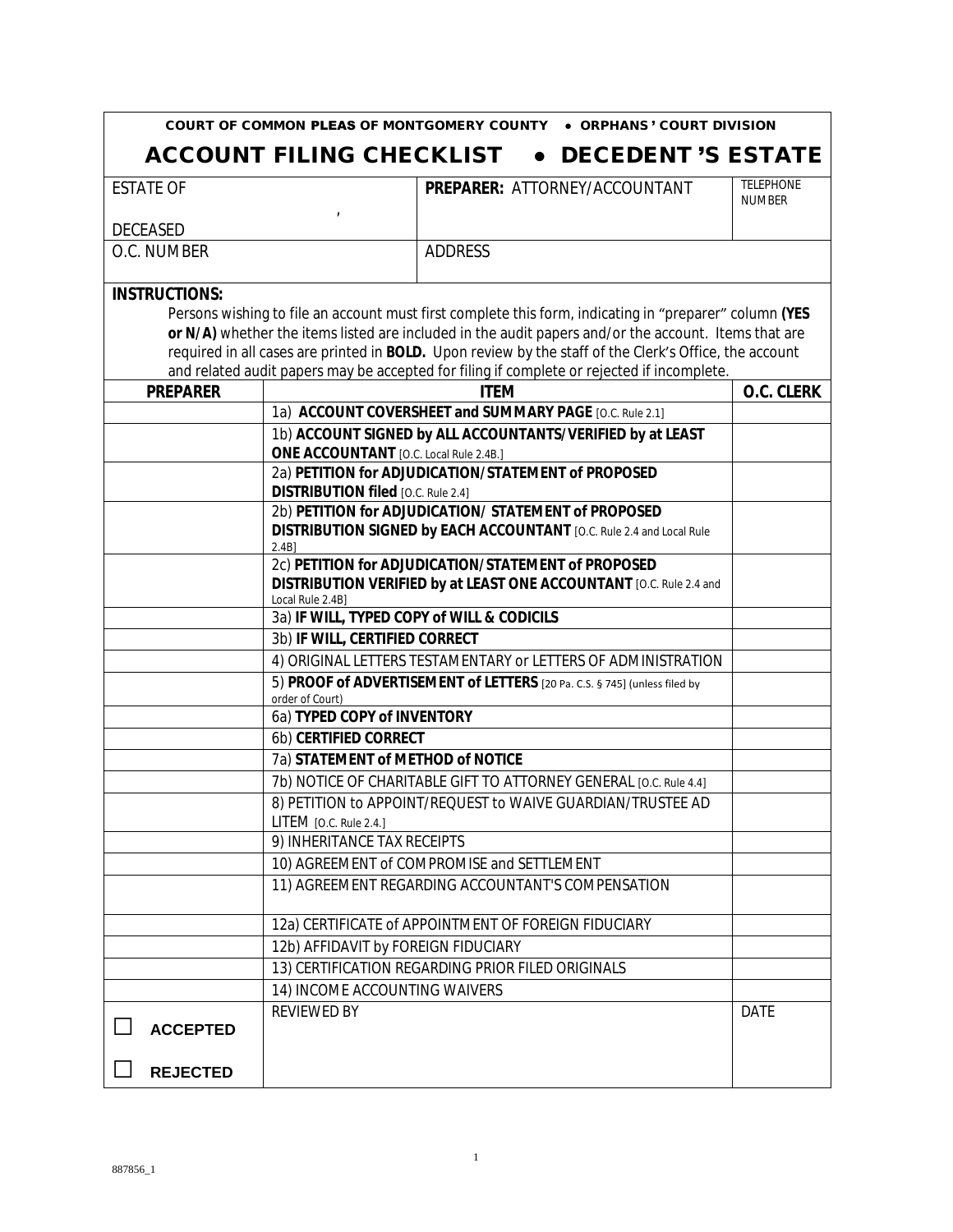| ACCOUNT SHOWS GROSS ESTATE [O.C. Local Rule 1.8(c)]          |  |
|--------------------------------------------------------------|--|
| NOTICE OF AUDIT [O.C. Rule 2.5(d)]                           |  |
| NOTICE TO APPROPRIATE REPRESENTATIVES OF PERSONS WHO ARE     |  |
| NOT SUI JURIS. [O.C. Rule 2.4]                               |  |
| NOTICE OF REPRESENTATION [20 P.S. §7725]                     |  |
| CERTIFICATE OF SERVICE OF NOTICE OF AUDIT[O.C. Rule 2.5(g)]  |  |
| WAIVERS OF NOTICE OF AUDIT                                   |  |
| ENTRY OF APPEARANCE OF ATTORNEY                              |  |
| CHARITABLE GIFT CLEARANCE CERTIFICATE/LETTER OF NO OBJECTION |  |
| FROM ATTORNEY GENERAL                                        |  |
| ELECTION TO TAKE AGAINST WILL                                |  |
| <b>ASSIGNMENTS</b>                                           |  |
| <b>RENUNCIATIONS</b>                                         |  |
| <b>DISCLAIMERS</b>                                           |  |
| <b>ATTACHMENTS</b>                                           |  |
| INSTRUMENT OR MATERIAL PARTS CONTAINING ANY PROVISION        |  |
| WHICH FORMS THE BASIS OF A DISPUTE, A QUESTION FOR           |  |
| ADJUDICATION, OR OTHER ISSUES FOR ADJUDICATION               |  |
| LIST OF ADDITIONAL RECEIPTS AND DISBURSEMENTS SINCE CLOSING  |  |
| OF ACCOUNT [O.C. Local Rule 2.4(C)]                          |  |
| MEDICAL ASSISTANCE RECOVERY ACT LETTER                       |  |
| FOR INSOLVENT ESTATE: SCHEDULE WITH ORDER OF PREFERENCE      |  |
| UNDER 20 PA §3392 AND PROPOSED PAYMENTS                      |  |
| IF DECEDENT ADJUDICATED INCAPACITATED, COPY OF ORDER IF      |  |
| AVAILABLE; OTHERWISE COURT, TERM, NUMBER, DATE AND NAME      |  |
| OF HEARING JUDGE                                             |  |
| IF DISTRIBUTION TO BE MADE TO PERSONAL REPRESENTATIVE OF A   |  |
| DECEASED PARTY, COPY OF WILL OR OTHER INSTRUMENT             |  |
| APPOINTING SAME                                              |  |
| CERTIFICATE OF REGISTER OF WILLS SHOWING STATUS OF           |  |
| <b>INHERITANCE TAX</b>                                       |  |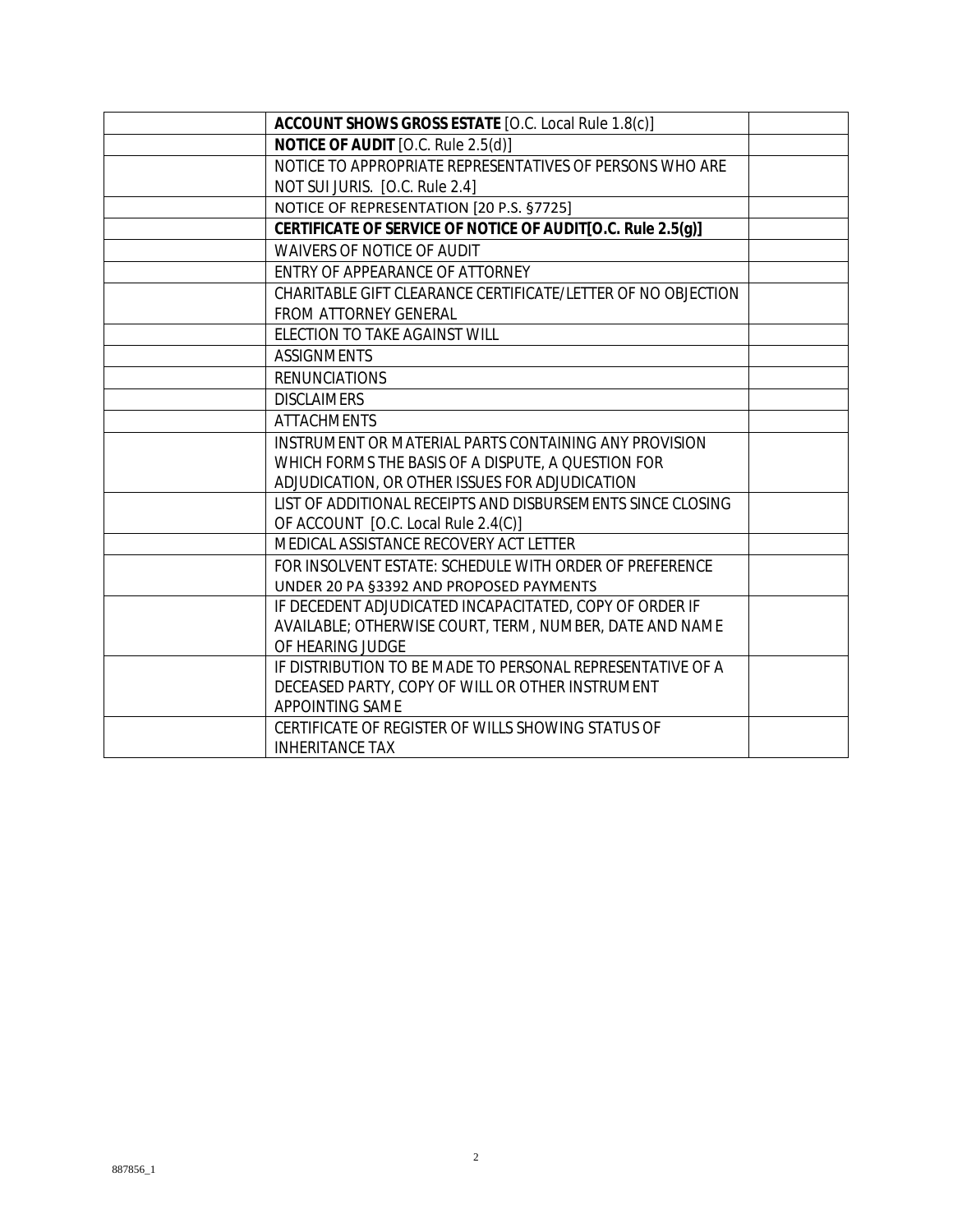|                      | COURT OF COMMON PLEAS OF MONTGOMERY COUNTY                                                               | • ORPHANS' COURT DIVISION                                                                              |                            |
|----------------------|----------------------------------------------------------------------------------------------------------|--------------------------------------------------------------------------------------------------------|----------------------------|
|                      | <b>ACCOUNT FILING CHECKLIST</b>                                                                          | • TRUST (TESTAMENTARY/INTER VIVOS)                                                                     |                            |
| <b>ESTATE OF</b>     |                                                                                                          | PREPARER: ATTORNEY/ACCOUNTANT                                                                          | TELEPHONE<br><b>NUMBER</b> |
| DECEASED/SETTLOR     |                                                                                                          |                                                                                                        |                            |
| O.C. NUMBER          |                                                                                                          | ADDRESS                                                                                                |                            |
| <b>INSTRUCTIONS:</b> |                                                                                                          |                                                                                                        |                            |
|                      |                                                                                                          | Persons wishing to file an account must first complete this form, indicating in "preparer" column (YES |                            |
|                      |                                                                                                          | or N/A) whether the items listed are included in the audit papers and/or the account. Items that are   |                            |
|                      |                                                                                                          | required in all cases are printed in BOLD. Upon review by the staff of the Clerk's Office, the account |                            |
|                      |                                                                                                          | and related audit papers may be accepted for filing if complete or rejected if incomplete.             |                            |
| <b>PREPARER</b>      |                                                                                                          | <b>ITEM</b>                                                                                            | O.C. CLERK                 |
|                      |                                                                                                          | 1a) ACCOUNT COVERSHEET and SUMMARY PAGE                                                                |                            |
|                      | <b>ONE ACCOUNTANT</b>                                                                                    | 1b) ACCOUNT SIGNED by ALL ACCOUNTANTS/VERIFIED by at LEAST                                             |                            |
|                      | <b>DISTRIBUTION filed</b>                                                                                | 2a) PETITION for ADJUDICATION/STATEMENT of PROPOSED                                                    |                            |
|                      |                                                                                                          | 2b) PETITION for ADJUDICATION/STATEMENT of PROPOSED                                                    |                            |
|                      |                                                                                                          | DISTRIBUTION SIGNED by EACH ACCOUNTANT                                                                 |                            |
|                      |                                                                                                          | 2c) PETITION for ADJUDICATION/STATEMENT of PROPOSED                                                    |                            |
|                      |                                                                                                          | DISTRIBUTION VERIFIED by at LEAST ONE ACCOUNTANT                                                       |                            |
|                      |                                                                                                          | 3a) TYPED COPY of TRUST INSTRUMENT (DEED OR WILL)                                                      |                            |
|                      | 3b) CERTIFIED CORRECT                                                                                    |                                                                                                        |                            |
|                      | 4a) ORIGINAL TRUST INSTRUMENT/ORIGINAL LETTERS TESTAMENTARY                                              |                                                                                                        |                            |
|                      | 4b) CERTIFIED CORRECT                                                                                    |                                                                                                        |                            |
|                      | 5a) STATEMENT of METHOD of NOTICE                                                                        |                                                                                                        |                            |
|                      | 5b) NOTICE OF CHARITABLE GIFT TO ATTORNEY GENERAL                                                        |                                                                                                        |                            |
|                      | 6 PETITION to APPOINT/REQUEST to WAIVE GUARDIAN/TRUSTEE AD                                               |                                                                                                        |                            |
|                      | <b>LITEM</b><br>7 INHERITANCE TAX RECEIPTS                                                               |                                                                                                        |                            |
|                      |                                                                                                          |                                                                                                        |                            |
|                      | 8) AGREEMENT of COMPROMISE and SETTLEMENT                                                                |                                                                                                        |                            |
|                      | 9) AGREEMENT REGARDING ACCOUNTANT'S COMPENSATION<br>10a) CERTIFICATE of APPOINTMENT OF FOREIGN FIDUCIARY |                                                                                                        |                            |
|                      |                                                                                                          |                                                                                                        |                            |
|                      | 10b) AFFIDAVIT by FOREIGN FIDUCIARY                                                                      |                                                                                                        |                            |
|                      |                                                                                                          | 11) CERTIFICATION REGARDING PRIOR FILED ORIGINALS                                                      |                            |
|                      | 12) INCOME ACCOUNTING WAIVERS                                                                            |                                                                                                        |                            |
|                      | 13)                                                                                                      |                                                                                                        |                            |
|                      | 14)                                                                                                      |                                                                                                        |                            |
|                      |                                                                                                          |                                                                                                        |                            |
| <b>ACCEPTED</b>      | <b>REVIEWED BY</b>                                                                                       |                                                                                                        | <b>DATE</b>                |
| <b>REJECTED</b>      |                                                                                                          |                                                                                                        |                            |
|                      |                                                                                                          |                                                                                                        |                            |

2.3.8.3. If rejected, the email from the Clerk, and OCEFS acknowledgment, will indicate the reason(s) for the rejection. *You do not need to recreate the filing process to re-submit the rejected pleading.*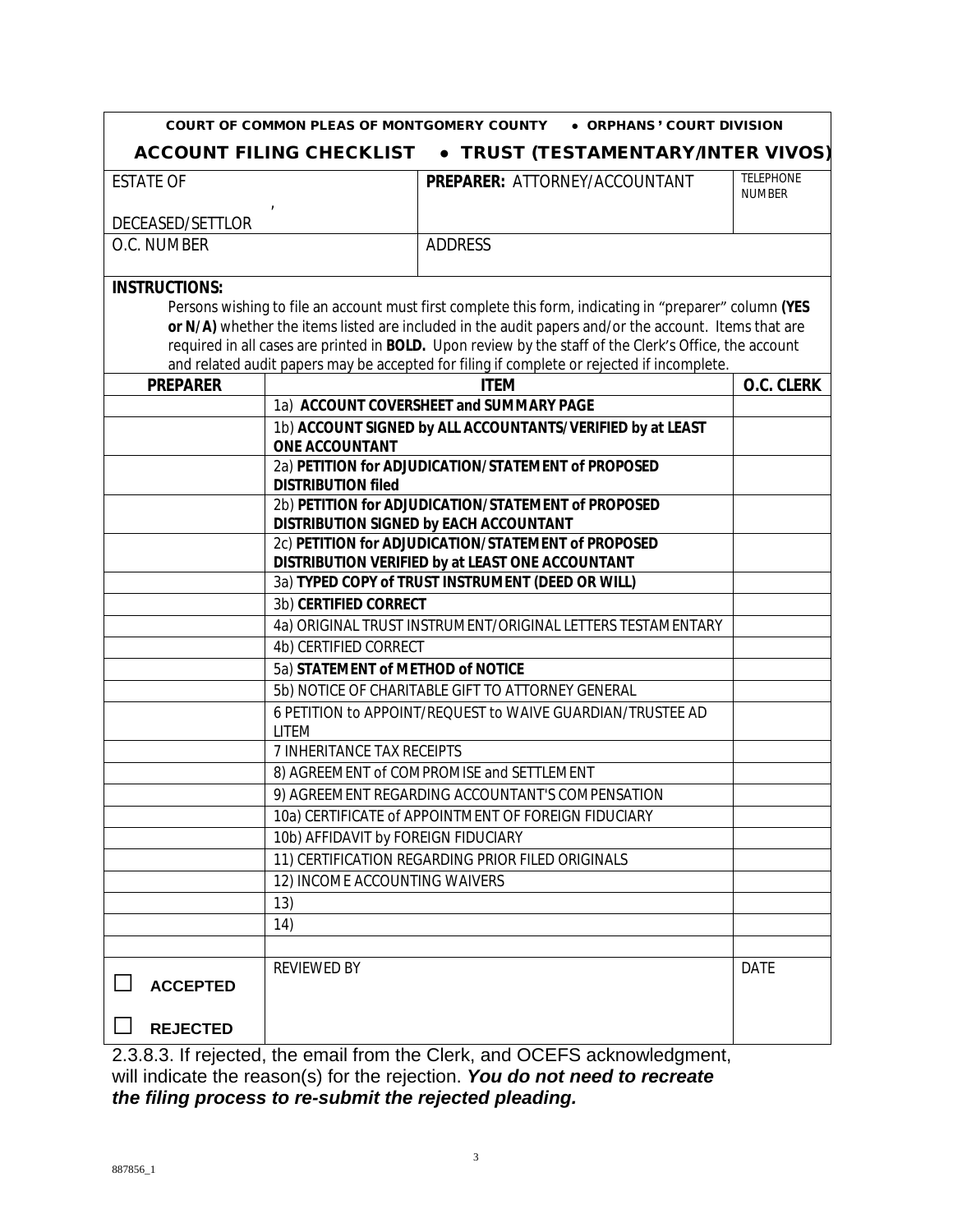| <b>ACCOUNT SHOWS GROSS ESTATE</b>                            |  |
|--------------------------------------------------------------|--|
| <b>NOTICE OF AUDIT</b>                                       |  |
| NOTICE TO APPROPRIATE REPRESENTATIVES OF PERSONS WHO ARE     |  |
| NOT SUI JURIS.                                               |  |
| CERTIFICATE OF SERVICE OF NOTICE OF AUDIT                    |  |
| <b>WAIVERS OF NOTICE OF AUDIT</b>                            |  |
| NOTICE OF REPRESENTATION [20 P.S. §7725]                     |  |
| ENTRY OF APPEARANCE OF ATTORNEY                              |  |
| CHARITABLE GIFT CLEARANCE CERTIFICATE/LETTER OF NO OBJECTION |  |
| ELECTION TO TAKE AGAINST WILL                                |  |
| <b>ASSIGNMENTS</b>                                           |  |
| <b>RENUNCIATIONS</b>                                         |  |
| <b>DISCLAIMERS</b>                                           |  |
| <b>ATTACHMENTS</b>                                           |  |
| INSTRUMENT OR MATERIAL PARTS CONTAINING ANY PROVISION        |  |
| WHICH FORMS THE BASIS OF A DISPUTE, A QUESTION FOR           |  |
| ADJUDICATION, OR OTHER ISSUES FOR ADJUDICATION               |  |
| RESIGNATIONS OF TRUSTEES                                     |  |
| APPOINTMENT OF SUCCESSOR TRUSTEES                            |  |
| ACCEPTANCE OF APPOINTMENT OF SUCCESSOR TRUSTEES              |  |
| LIST OF ADDITIONAL RECEIPTS AND DISBURSEMENTS SINCE CLOSING  |  |
| OF ACCOUNT                                                   |  |
| CERTIFICATE OF REGISTER OF WILLS SHOWING STATUS OF           |  |
| <b>INHERITANCE TAX</b>                                       |  |